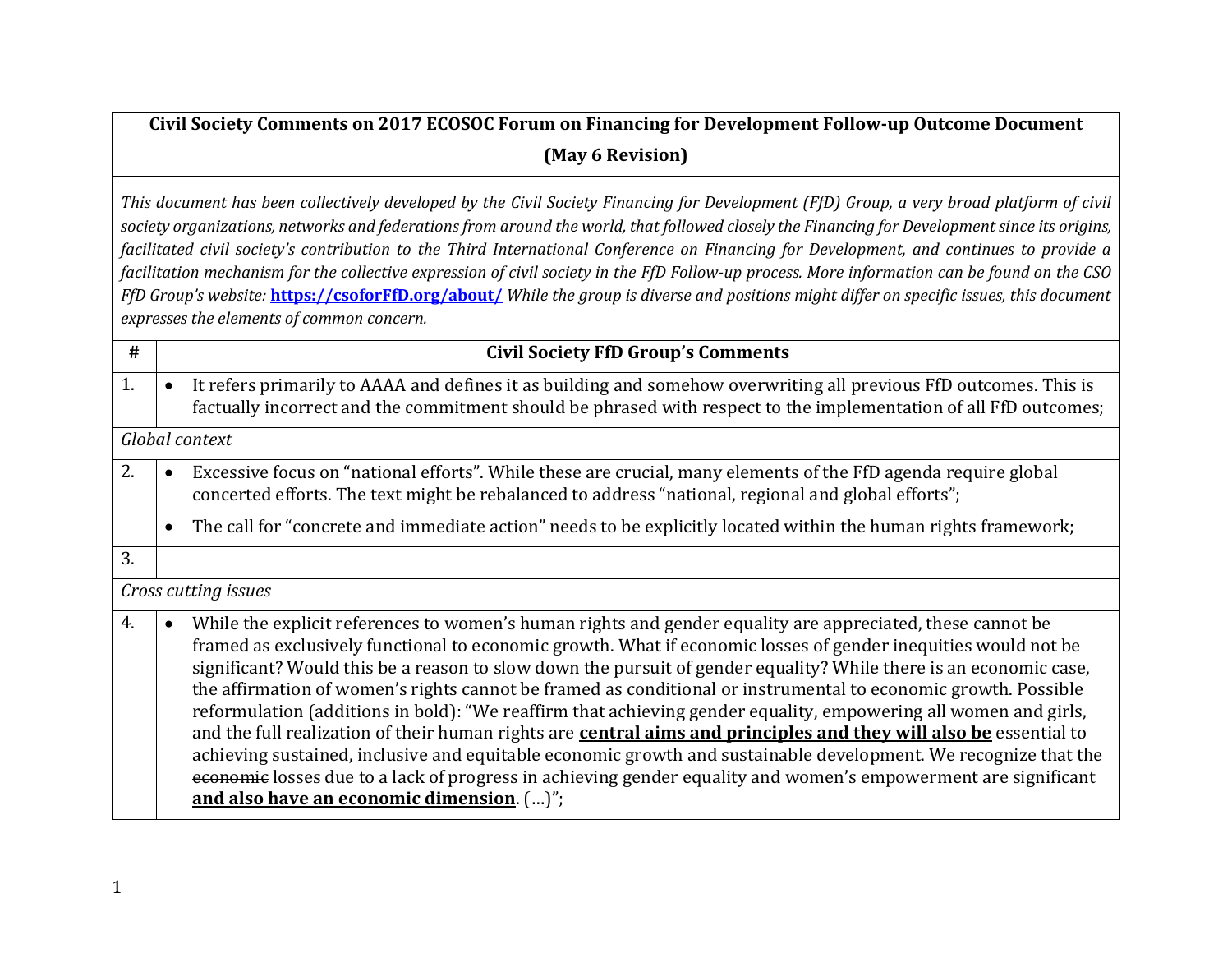|                  |           | Suggested additions (bold): "We welcome efforts to design and implement comprehensive fiscal measures with<br>a gender perspective, including progressive taxation and gender-responsive budgets at the national and local<br>level and its contribution to transparency and equal participation in revenue and expenditure decisions. We will<br>continue to pursue policies and actions that seek to advance realize women's human rights, gender equality and<br>women's and girl's empowerment, including through macro economic and systemic measures and all matters<br>related to the financing for development agenda";                            |
|------------------|-----------|------------------------------------------------------------------------------------------------------------------------------------------------------------------------------------------------------------------------------------------------------------------------------------------------------------------------------------------------------------------------------------------------------------------------------------------------------------------------------------------------------------------------------------------------------------------------------------------------------------------------------------------------------------|
|                  | $\bullet$ | Suggested addition: "We commit to expanding gender-responsive public services, including comprehensive sexual<br>and reproductive health services. We call for tackling gendered distribution of unpaid care work, and promoting<br>maternity pay, public child and elderly care and other related public services";                                                                                                                                                                                                                                                                                                                                       |
|                  |           | Suggested additions (bold): "We encourage institutions, both domestic and international, including development<br>banks, which influence infrastructure investment choices, to mainstream women's human rights and a gender<br>perspective in their institutional frameworks and actions, including by considering the impact of their<br>investments on gender equality and the empowerment of women, in particular by closing the gender gap with a<br>just transition of the work force bearing in mind the need to reduce and redistribute unpaid domestic and<br>care work, and by promoting an increased participation of women in the labor force"; |
|                  | $\bullet$ | Suggested addition: "We recognise the negative impact of illicit financial flows, including tax avoidance and evasion,<br>on women's equality, as these sustain patriarchal power structures based on financial secrecy and hiding assets, as<br>well as the revenue impact of illicit financial flows impacts on the capacity of the State to provide gender<br>responsive public services";                                                                                                                                                                                                                                                              |
|                  |           | Suggested addition: "We encourage the IATF within its mandate to prepare a comprehensive inventory of<br>guidelines, principles and other policy interventions on how to mainstream women's human rights into the<br>implementation of the Financing for Development Agenda to be discussed in the 2018 session of the ECOSOC FfD<br>Forum";                                                                                                                                                                                                                                                                                                               |
| $\overline{5}$ . |           | In the first sentence, it is important to qualify infrastructure as "accessible"                                                                                                                                                                                                                                                                                                                                                                                                                                                                                                                                                                           |
|                  | $\bullet$ | The revised text ("We recognize the potential of modalities such as appropriately designed risk sharing<br>instruments, including co-investments, public-private partnerships, and guarantees, as well as innovative<br>mechanisms") is extremely problematic as it does not recognize the widely-accepted risks associated to these<br>modalities and does not call for adequate analysis and safeguards to protect the public interest. This is not coherent<br>with the AAAA;                                                                                                                                                                           |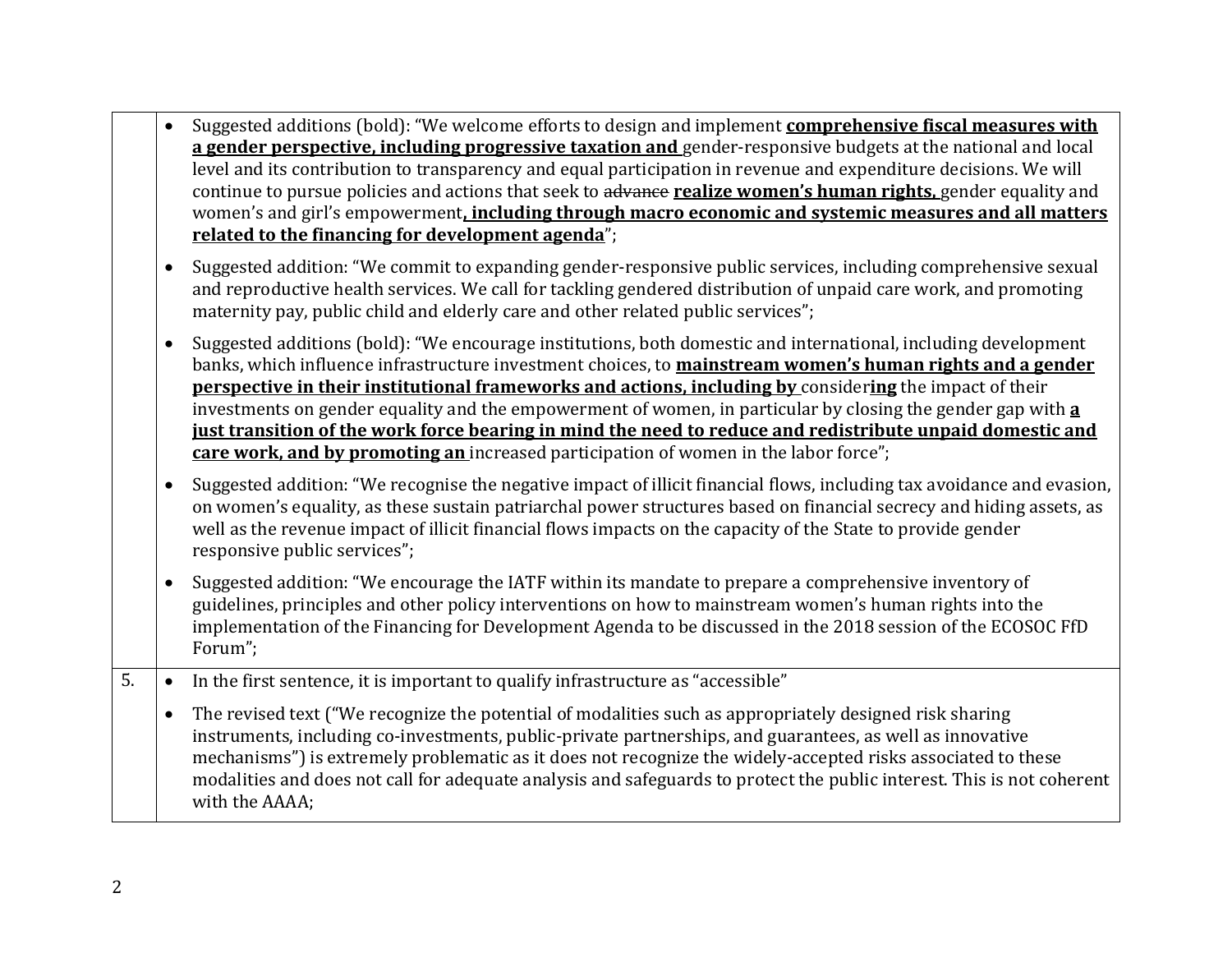- The AAAA committed to developing principles and standards for PPPs in an inclusive and transparent manner. This commitment and plans on how to progress it, should be included in this paragraph. Suggested addition: "In Addis Ababa we noted that careful consideration should be given to the appropriate structure and use of blended finance, including PPPs, and that projects should share risks and reward fairly, include clear accountability mechanisms and meet social and environmental standards. To advance commitments made in Addis Ababa, we invite the IATF, in consultation with all relevant stakeholders, to present a comprehensive inventory of guidelines and principles for the effective use of PPPs, to be discussed in the 2018 session of the ECOSOC FfD Forum";
- Given the significant fiscal risks associated with PPPs, all its debt obligations and contingent liabilities should be clearly and transparently accounted on relevant government balance sheets so not to incentivise the use of PPPs for accounting reasons;
- The reference to "capacity building to develop bankable and implementable infrastructure projects" is unnecessary narrow as it conditions capacity building to infrastructure financing rather than to infrastructural development. Developing countries should have the policy space to decide how to best realize and finance their infrastructural plans;
- The Global Infrastructure Forum (GIF) should focus on other financing modalities than blended finance and PPPs that tend to have low development impact, and high fiscal cost to developing countries. Governments should be encouraged to select the best financing mechanisms to fund their development needs, including examining the public borrowing option, on the basis of an analysis of the true costs and benefits of PPPs over the lifetime of the project, taking into account the full fiscal implications over the longterm and the risk comparison of each option;
- Suggested addition: "We further emphasize that careful consideration should be given to the overarching principles of development effectiveness, in particular strong country ownership, aligning programmes and projects with country priorities, and transparency, as well as compliance with human rights standards";
- 6.  $\bullet$  In the first sentence, "assist the poor and the marginalized" is a very weak and paternalistic formulation. The spirit of the 2030 Agenda is that of transforming the lives of those left behind. Furthermore, essential public services should also be added here. A further sentence could be added to: "Particular attention should be paid to making these services accessible to the most marginalized people, in line with the SDG commitment to 'reach the furthest behind first'";
	- Suggested addition: "We highlight that the design of those systems should recognize and value unpaid care and domestic work, and can help reduce and redistribute some of this work";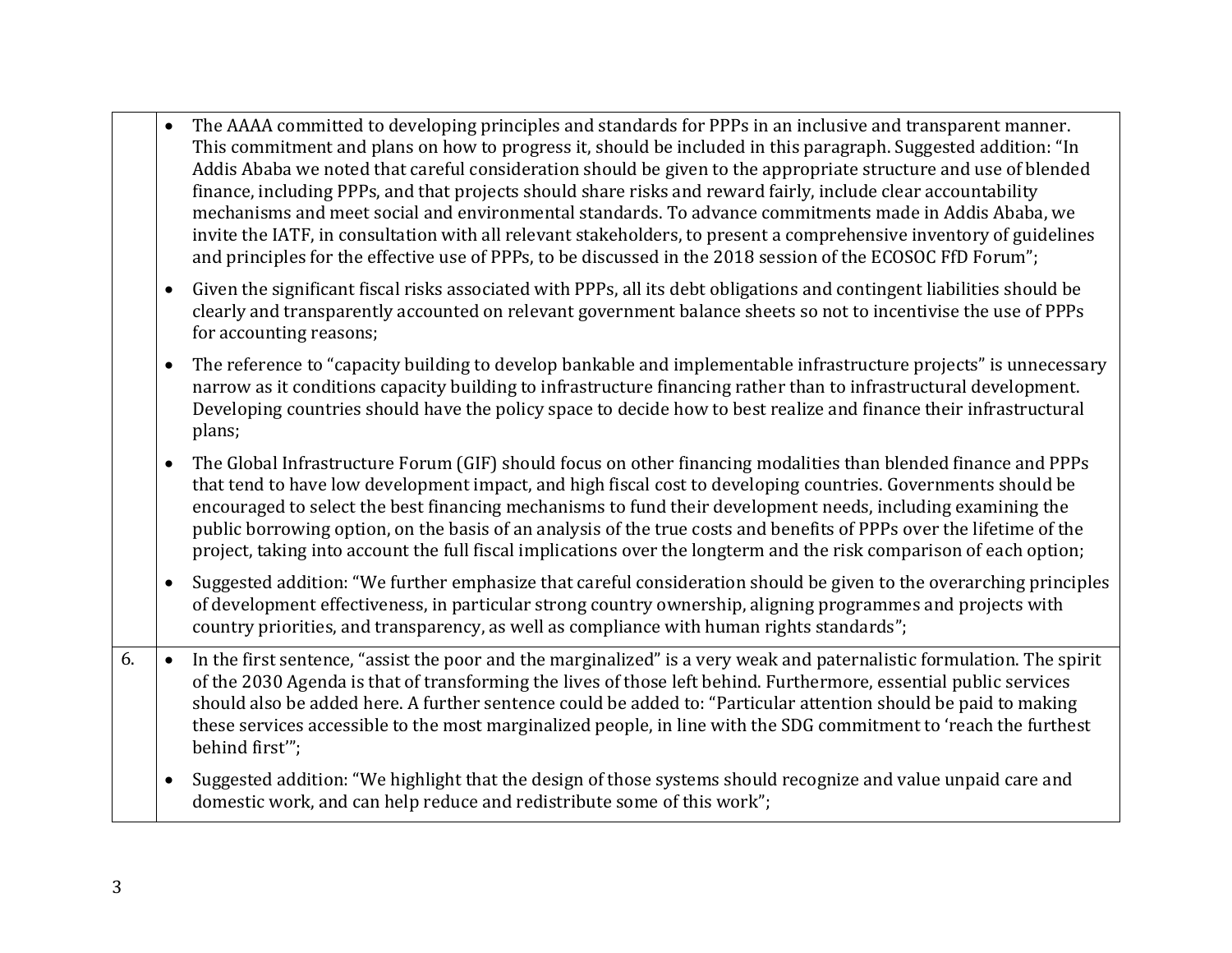| 7. | The current text does not explicitly refer to the additionality of climate finance;<br>$\bullet$                                                                                                                                                                                                                                                                                                                                                                                                                                                                                                                                                                                                                                                                                                                                                                                                                                                                                                                                                                                                                                                                                                 |
|----|--------------------------------------------------------------------------------------------------------------------------------------------------------------------------------------------------------------------------------------------------------------------------------------------------------------------------------------------------------------------------------------------------------------------------------------------------------------------------------------------------------------------------------------------------------------------------------------------------------------------------------------------------------------------------------------------------------------------------------------------------------------------------------------------------------------------------------------------------------------------------------------------------------------------------------------------------------------------------------------------------------------------------------------------------------------------------------------------------------------------------------------------------------------------------------------------------|
|    | Domestic public resources                                                                                                                                                                                                                                                                                                                                                                                                                                                                                                                                                                                                                                                                                                                                                                                                                                                                                                                                                                                                                                                                                                                                                                        |
| 8. | The opening sentences should be complemented to acknowledge that the capacity of developing countries to<br>generate revenue is impeded by lack of international tax co-operation, illicit financial flows and tax competition;                                                                                                                                                                                                                                                                                                                                                                                                                                                                                                                                                                                                                                                                                                                                                                                                                                                                                                                                                                  |
|    | In relation to the low tax/GDP ratio in some developing countries, it should be noted that tax avoidance by<br>multinational corporations is a key factor;                                                                                                                                                                                                                                                                                                                                                                                                                                                                                                                                                                                                                                                                                                                                                                                                                                                                                                                                                                                                                                       |
|    | Suggested addition: "In many cases the increases in tax collection have been regressive in terms of tackling<br>inequality due to an emphasis on indirect taxation, rather than focusing on direct taxation of income, wealth and<br>corporate income. Progressive and fair taxation should be explored further, including in particular taxation of<br>capital gains, property taxation, and ensuring corporations pay their fair share of tax in every country where they<br>operate";                                                                                                                                                                                                                                                                                                                                                                                                                                                                                                                                                                                                                                                                                                         |
|    | Suggested addition: "We commit to undertaking assessments of the impact of our tax policies on gender equality<br>and the realization of women's rights";                                                                                                                                                                                                                                                                                                                                                                                                                                                                                                                                                                                                                                                                                                                                                                                                                                                                                                                                                                                                                                        |
|    | Disaggregation of data: "gender" instead of "sex" and add disability and age;<br>$\bullet$                                                                                                                                                                                                                                                                                                                                                                                                                                                                                                                                                                                                                                                                                                                                                                                                                                                                                                                                                                                                                                                                                                       |
|    | Concerns about lack of developing country ownership and donor-driven processes have been raised in relation to<br>both the 'Addis Tax Initiative' and 'Tax Inspectors Without Borders'. The focus of the FfD process should be to<br>uphold the aid effectiveness principles and underline the importance of receiver country ownership, as well as<br>underline the need for universal tax cooperation in line with the AAAA. Therefore, these processes should not<br>simply be welcomed uncritically. Furthermore, it seems inappropriate to single out the Tax Platform, while there is<br>no recognition of the specific outcomes of the regional UN institutions that are tackling illicit financial flows,<br>including ECLAC's country studies and regional work on tackling illicit financial flows; the work led by UNECA and<br>the High-Level Panel's report on Illicit Financial Flows from Africa; as well as the ESCAP's efforts towards regional<br>cooperation on tax. Suggested deletion: [we also welcome the Addis Tax Initiative, the joint OECD-UNDP Initiative,<br>"Tax Inspectors Without Borders", and the OECD Forum on Tax Administration Capacity Building Network]; |
|    | Suggested addition: "As noted in the AAAA, improving tobacco tax administration and increasing tobacco tax has<br>the dual benefit of reducing tobacco consumption and health-care costs and presenting a sustainable financing<br>stream for domestic revenue, and also provide a good first step to building more robust tax administration<br>systems";                                                                                                                                                                                                                                                                                                                                                                                                                                                                                                                                                                                                                                                                                                                                                                                                                                       |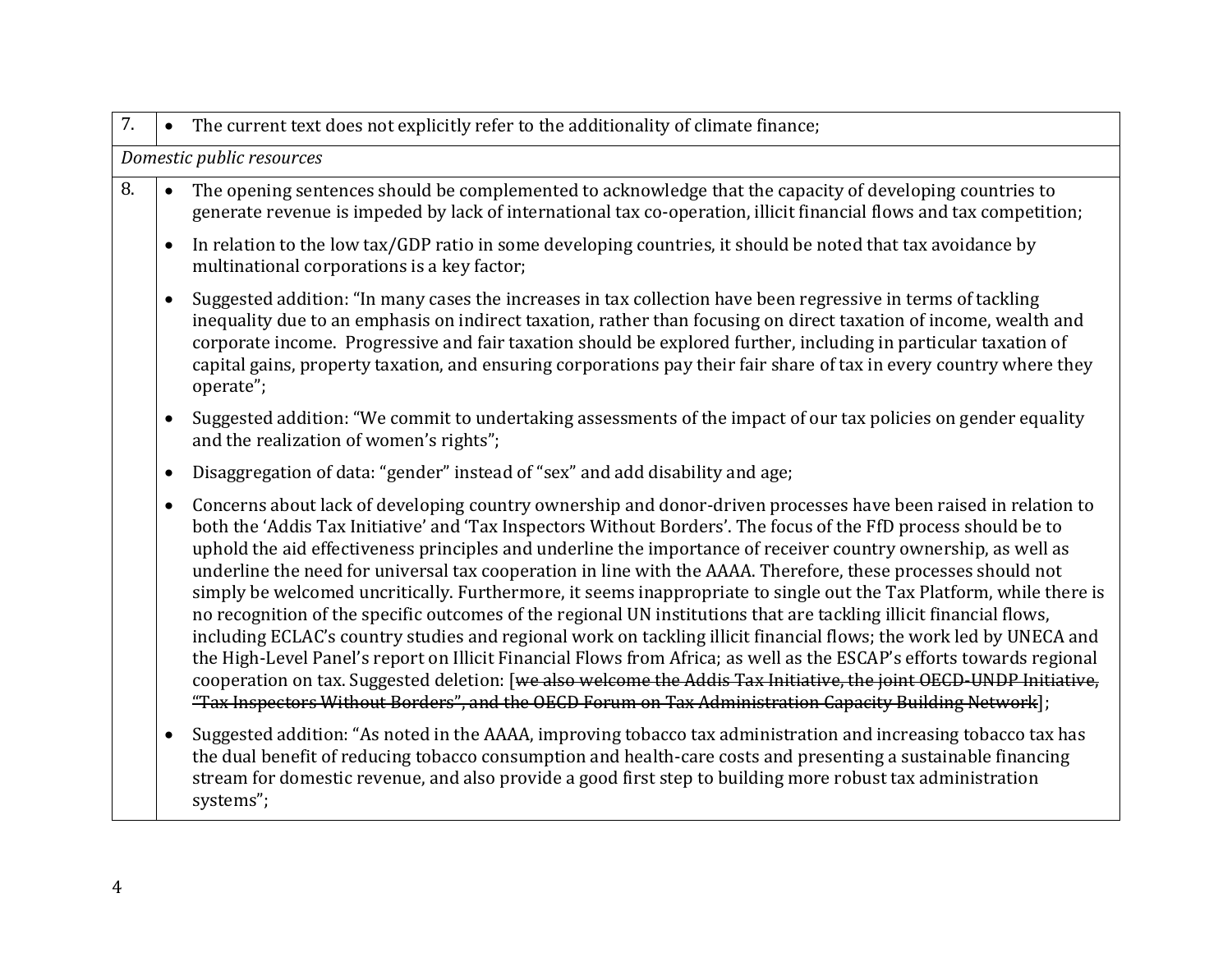- 9.  $\bullet$  The revised text is much weaker than the earlier formulation as well as much weaker than the Addis call to strengthen international cooperation in tax matters through universal and inclusive mechanisms;
	- The OECD's 'Inclusive Framework' and 'Global Forum' are both examples of processes that aim to implement standards which have been adopted in exclusive forums from which more than 100 developing countries have been excluded (the BEPS process and the processes to agree on standards for information exchange). This approach is not in line with the AAAA's call for international tax cooperation to be 'universal in approach' (AAAA, para 28), and countries which have not been involved in the formulation of the standards must be free to choose whether or not to sign up to following the standards. Therefore, it is inappropriate for the FfD process to welcome these processes as well as take a position on whether or not countries should join the implementation. Suggested deletion: [We welcome in this respect the progress made in the inclusive framework on BEPS implementation and in the Global Forum on Transparency and Exchange of Information for Tax Purposes in addressing tax avoidance and evasion and encourage countries to join these initiatives];
	- The AAAA did not take a position for or against the establishment of new (universal) institutions to ensure international tax cooperation. In line with this, the FfD outcome should not include the encouragement for countries to invest in strengthening existing institutions as opposed to establishing institutions that are better fit for purpose, including the establishment of an intergovernmental UN tax body with universal membership. Suggested deletion: [We encourage countries to work on the strengthening of existing institutions];
	- We suggest recognising measures to improve international tax co-operation including whistle-blower protection legislation, establish public registries of beneficial owners, extractive industry transparency of payments and contracts with government as well as public project-by-project reporting of all extractive industry sites, establish public country-by-country reporting for all multinational corporations, enable automatic tax information exchange for all countries, including developing countries who cannot yet due to capacity constraints reciprocate information exchange, and other measures;
	- Suggested addition: "We recognize the potential of the Illicit Trade Protocol to the FCTC as a tool to improve international co-operation, fight organized crime, and bring generate additional domestic revenue";

*Domestic and international private business and finance*

10.  $\bullet$  This para is extremely problematic for several reasons. First, it focuses on "enabling environment for private sector" business and investment" without emphasising the need for strong policy measure to regulate private sector activities. Second, the sentence "We encourage multilateral development banks and development finance institutions to link their enabling environment work with public sector investment to ensure reforms addressed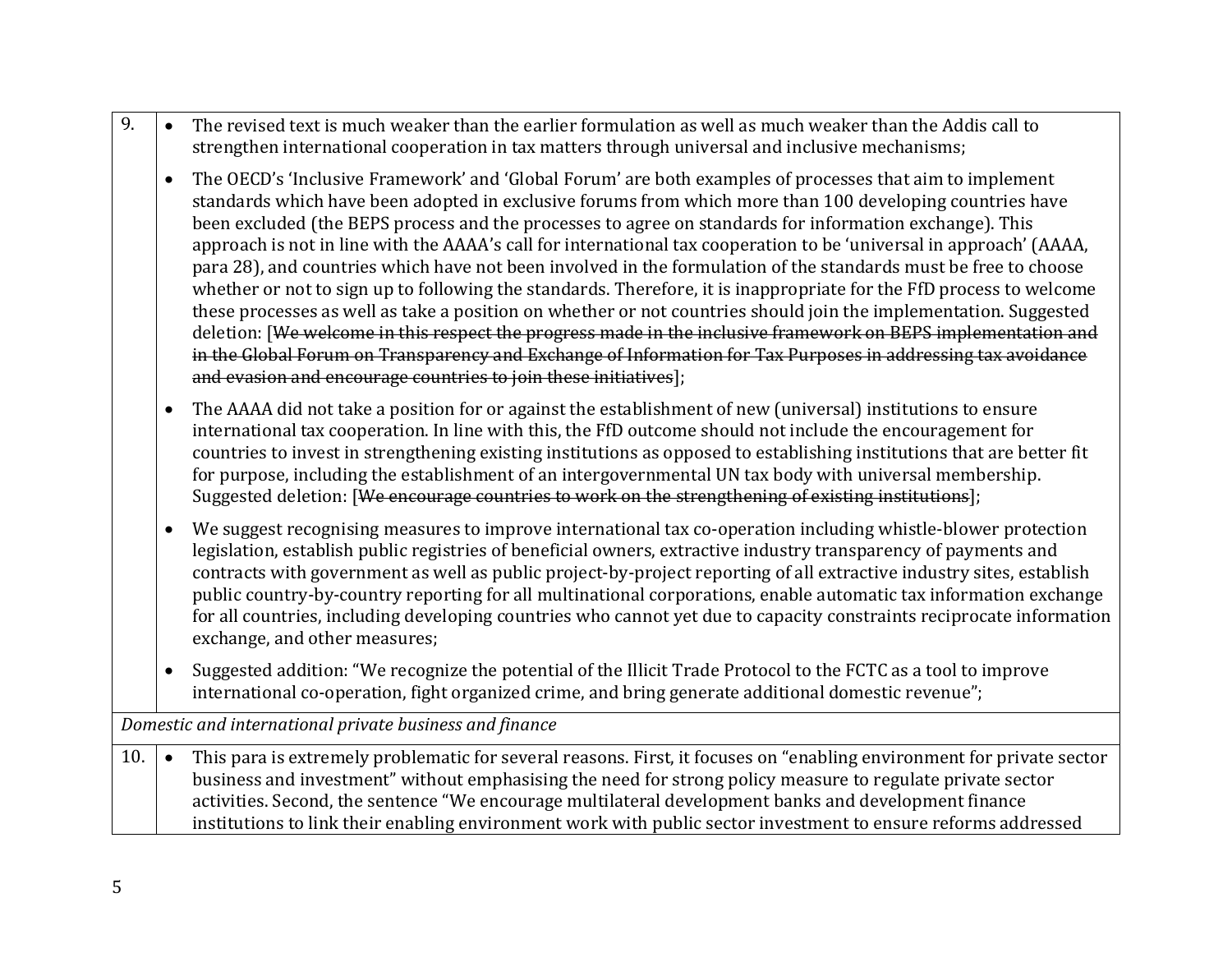|     | investor needs," refers to questionable practices of MDBs and DFIs as their policy advice privileges investor needs<br>but compromises the right of the state to regulate in the public interest and to realise human rights;                                                                                                                                                                              |  |
|-----|------------------------------------------------------------------------------------------------------------------------------------------------------------------------------------------------------------------------------------------------------------------------------------------------------------------------------------------------------------------------------------------------------------|--|
|     | Suggestion: The sentence "We encourage multilateral development banks and development finance institutions"<br>$\bullet$<br>should be deleted as countries should have the right to enact national laws that address, first and foremost, the<br>public interest;                                                                                                                                          |  |
|     | The para should call for strong policy measures to regulate private sector activities. Also, the para should highlight<br>$\bullet$<br>business responsibilities: it shouldn't be weighted all as government supporting and providing an enabling<br>environment, without being balanced against business' responsibilities;                                                                               |  |
|     | Suggested addition: "UN Guiding Principles (UNGPs) on Business and Human Rights, ILO labour standards and<br>$\bullet$<br>wider sustainable development principles";                                                                                                                                                                                                                                       |  |
|     | Suggested addition: "We welcome the reports by the UN Human Rights Council special rapporteurs in analysing the<br>$\bullet$<br>human rights impact assessment of corporate activities on the realisation of human rights and indeed the process<br>towards mandatory disclosure of financial and non-financial reporting to support greater information on the<br>impact of corporate activities";        |  |
|     | Suggested addition: "We encourage the IATF within its mandate to further explore the methodology of an ex-ante<br>$\bullet$<br>evaluation of the social and environmental impacts of actors of the private sector interested in investment in<br>sustainable development, as well as the monitoring of these investments";                                                                                 |  |
| 11. | Alignment of incentives should be with human rights and all its normative instruments. Also, the encouragement of<br>$\bullet$<br>corporate social responsibility is problematic as it manifests an abdication of regulatory responsibility. Re-<br>alignment of the business model should be sought through regulatory interventions and mandatory policies (as<br>mentioned in the comments on para 10); |  |
|     | The concern expressed within the second para should also extend on "how the concentration of wealth has<br>$\bullet$<br>exacerbated social and environmental impacts". In line with such concern, suggested addition: "We encourage the<br>IATF within its mandate to explore possible methodologies for the evaluation of the social and environmental<br>impacts of the concentration of wealth";        |  |
|     | Suggested addition: "However, where policy instruments include a public concession, subsidy or benefit (including<br>$\bullet$<br>regulatory benefits) in incentivise investment, there should be a reciprocal demand from the private sector to be<br>accountable to both the public sector and wider society in return for receiving a public benefit";                                                  |  |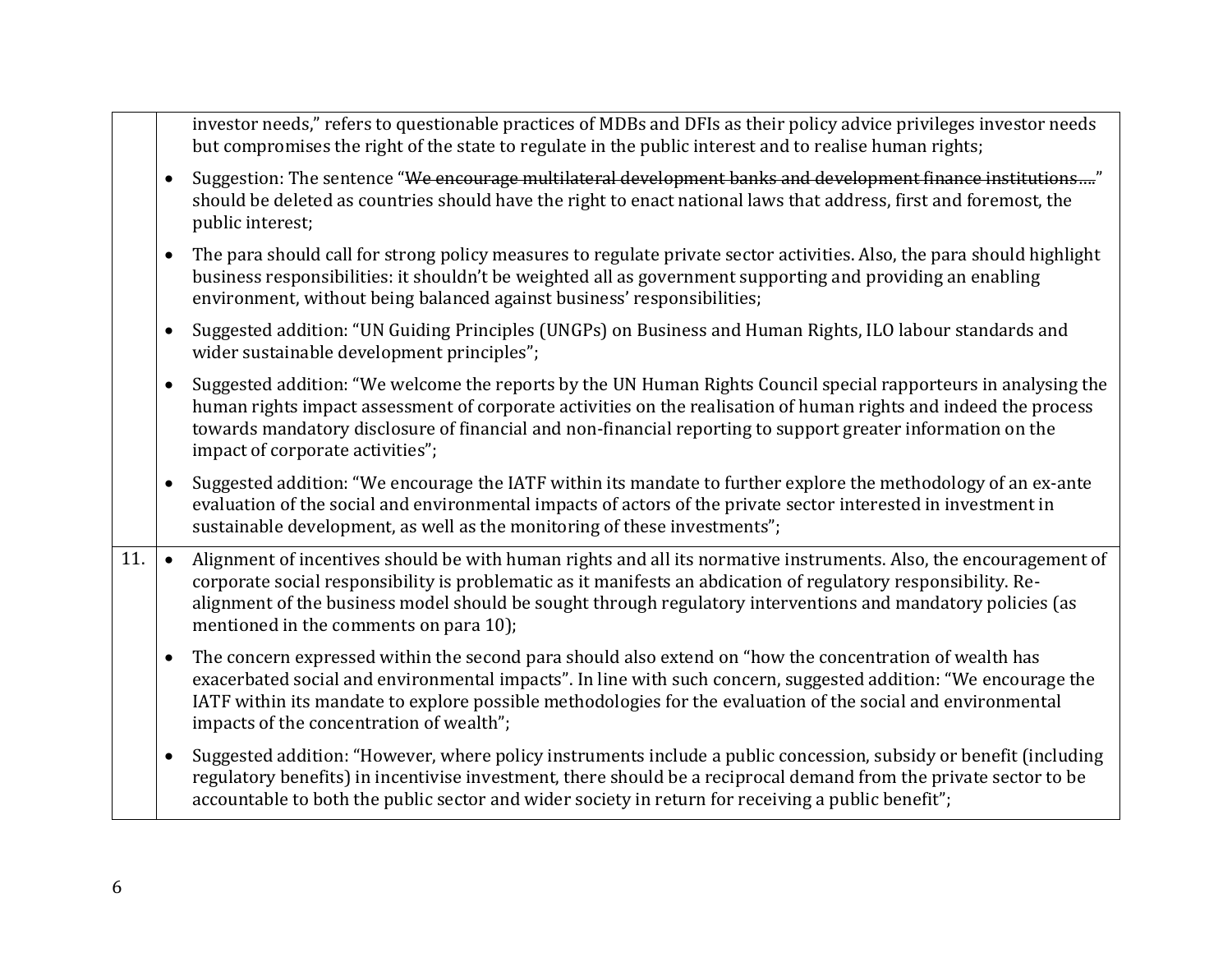|     |           | Suggested addition: "in seeking to find out the purpose of FDI flows to better understand what proportion of FDI is<br>tax avoidance or regulatory arbitrate by better tracking of Special Purpose Entities (SPEs) as already analysed by<br>UNCTAD and FATF and greater availability of company-based and firm-level disaggregated data to understand the<br>purpose of FDI flows in order for greater alignment with the SDGs and long-term";                                                                                                                               |
|-----|-----------|-------------------------------------------------------------------------------------------------------------------------------------------------------------------------------------------------------------------------------------------------------------------------------------------------------------------------------------------------------------------------------------------------------------------------------------------------------------------------------------------------------------------------------------------------------------------------------|
|     |           | International development cooperation                                                                                                                                                                                                                                                                                                                                                                                                                                                                                                                                         |
| 12. | $\bullet$ | This paragraph should explicitly mention the 0.7% ODA/GNI target, agreed in the UN decades ago and recommitted<br>to by many donor countries in the AAAA;                                                                                                                                                                                                                                                                                                                                                                                                                     |
|     | $\bullet$ | Furthermore, the para needs a more balanced analysis to assess how much of the ODA increase can be attributed to<br>in-donor refugee costs;                                                                                                                                                                                                                                                                                                                                                                                                                                   |
|     | $\bullet$ | Suggested addition: "If we exclude in donor refugee costs, ODA has flat lined in real terms since 2010. More action<br>is urgently needed to scale up ODA to meet the 0.7% commitment, as only 6 countries have met the target and ODA<br>from 28 DAC members averaged 0.30% of GNI - the same level as 2014 and far of the 0.7% target. Only 7 countries<br>met the target in 2015 down from 8 in 2014 – of which only 5 exceeded the 0.2% upper target";                                                                                                                    |
|     | $\bullet$ | Suggested addition: "We will strive to provide adequate ODA to address both complex emergencies and the need<br>for long-term investments in sustainable development. We remain committed to promoting coherence of<br>humanitarian and development finance in protracted, disaster and complex crisis contexts; investing in the<br>capacities of local and national actors to respond to disasters; and supporting innovative finance mechanisms to<br>support countries manage risk, as called for by the Addis Ababa Action Agenda and the World Humanitarian<br>Summit"; |
| 13. | $\bullet$ | It would be appropriate to mention inequalities of income/wealth in this para and refer to SDG 10. Also, relative<br>poverty measures (as in SDG 1.2) could come in here;                                                                                                                                                                                                                                                                                                                                                                                                     |
|     | $\bullet$ | Suggested addition: "In the case of Middle-Income Countries as they accommodate a great number of the world's<br>poorest people, we affirm the need in keeping with the Leave No One Behind principle of the Agenda 2030, to<br>ensure MICs have affordable and concessional finance available to continue strengthening their social sectors and<br>development";                                                                                                                                                                                                            |
|     | $\bullet$ | Suggested addition: "Emphasize the importance of adherence to principles of development effectiveness and<br>human rights standards";                                                                                                                                                                                                                                                                                                                                                                                                                                         |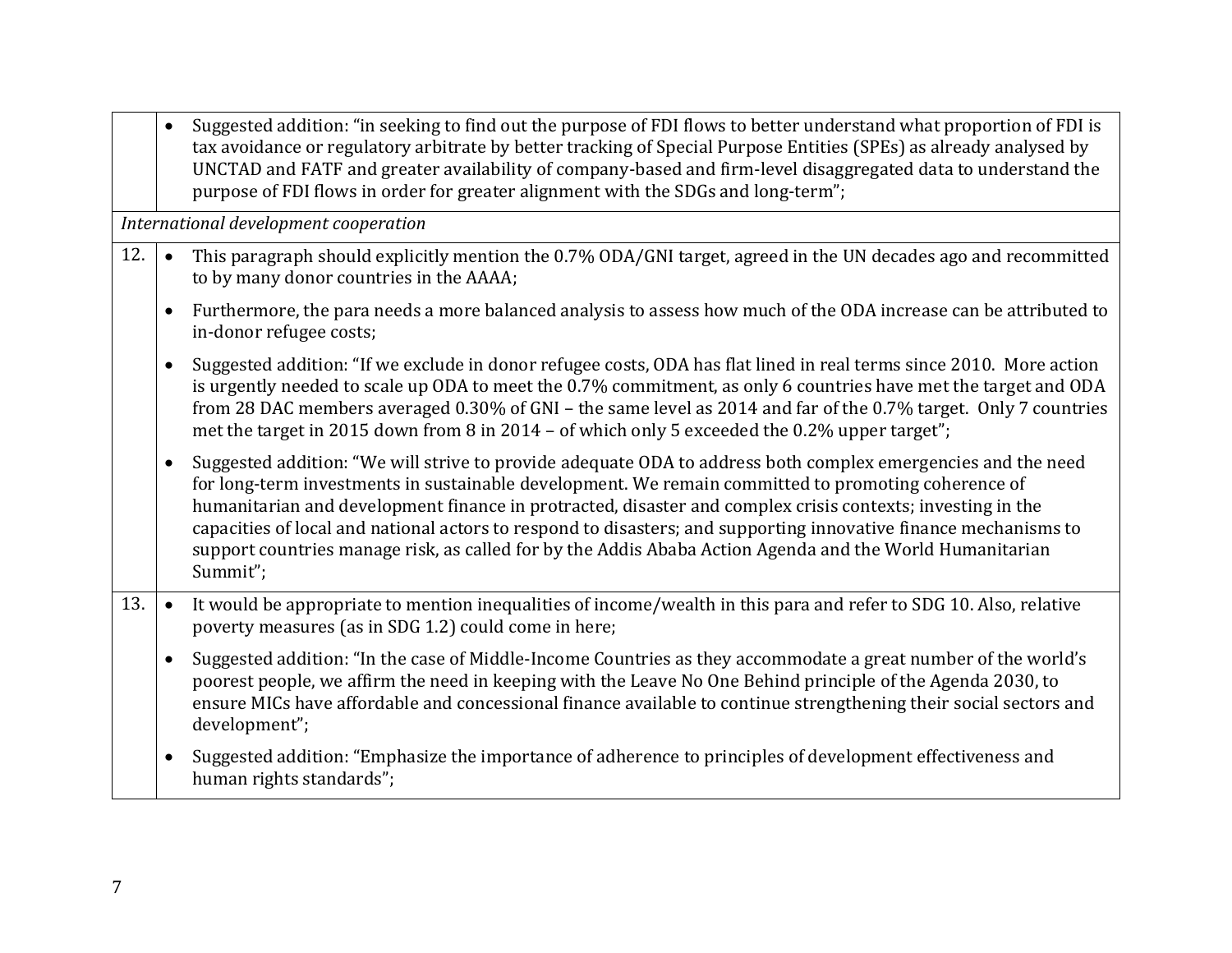|     |                              | Suggested addition: "The concessional nature of ODA makes it a vital resource, as a supplement to domestic<br>finance, in meeting the SDGs' commitment to leave no one behind: we call on donors to enhance the monitoring of<br>ODA allocations to marginalized groups such as persons with disabilities, including through the OECD DAC Creditor<br>Reporting System";                                                                   |  |
|-----|------------------------------|--------------------------------------------------------------------------------------------------------------------------------------------------------------------------------------------------------------------------------------------------------------------------------------------------------------------------------------------------------------------------------------------------------------------------------------------|--|
|     | $\bullet$                    | Suggested addition: "We welcome that discussions on blended financing have started at the UN DCF, which is an<br>inclusive forum with universal membership and thus serves as the most suitable forum for these discussions and<br>for developing joint guidelines, as developing countries have a stronger voice that enables them to align all types of<br>financing with the SDGs and their national development financing strategies"; |  |
|     |                              | International trade as an engine for development                                                                                                                                                                                                                                                                                                                                                                                           |  |
| 14. | $\bullet$                    | Add (after first sentence): "Unfair rules however can also act as a barrier to the attainment of sustainable<br>development";                                                                                                                                                                                                                                                                                                              |  |
|     |                              | Add (after SDGs) "and targets 17.14 and 17.15 on policy space and policy coherence and para 9 and 91 of the Addis<br>Agenda on policy space for development and the freedom to pursue public policy objectives"                                                                                                                                                                                                                            |  |
| 15. | $\bullet$                    | Add after WTO Trade Facilitation Agreement: "while recognising its limitations";                                                                                                                                                                                                                                                                                                                                                           |  |
|     | $\bullet$                    | Add after SDGs: "() including the conclusion and delivery of the Doha Development Agenda as mentioned under<br>SDG 17.10 and Para 83 of the Addis Agenda";                                                                                                                                                                                                                                                                                 |  |
|     | Debt and debt sustainability |                                                                                                                                                                                                                                                                                                                                                                                                                                            |  |
| 16. | $\bullet$                    | Suggested addition: "Effective public debt sustainability assessments including human rights impact assessments";                                                                                                                                                                                                                                                                                                                          |  |
| 17. | $\bullet$                    | The reference to "consider the role of state-contingent debt instruments" is extremely weak. The document should<br>rather call on public development finance institutions to consider options for using these instruments and report<br>on this for the next Forum";                                                                                                                                                                      |  |
|     | $\bullet$                    | Suggested addition: "We welcome further steps to increased debt transparency, including debt audits along<br>responsible lending and borrowing principles";                                                                                                                                                                                                                                                                                |  |
|     | $\bullet$                    | Suggested addition: "We welcome recent proposals for regional debt relief initiatives and encourage swift<br>implementation";                                                                                                                                                                                                                                                                                                              |  |
|     | $\bullet$                    | Suggested addition: "We call on more nations to pass legislation against vulture funds";                                                                                                                                                                                                                                                                                                                                                   |  |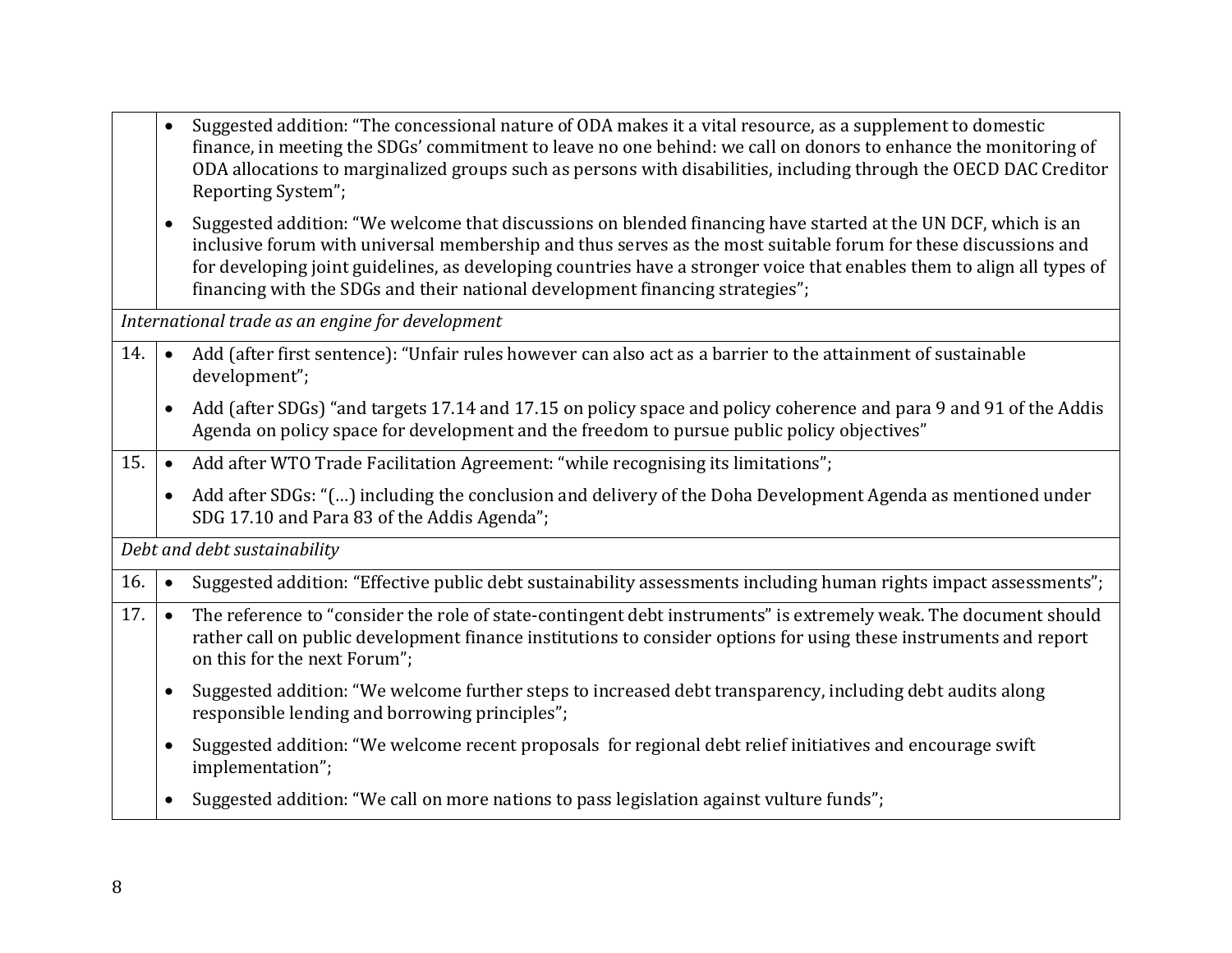|     | $\bullet$                      | Suggested addition: "We decide to continue negotiations on multilateral frameworks for sovereign debt<br>restructurings during the 72nd session of the General Assembly"                                                                                                                                                                                                                                                                                                                                                                                           |  |
|-----|--------------------------------|--------------------------------------------------------------------------------------------------------------------------------------------------------------------------------------------------------------------------------------------------------------------------------------------------------------------------------------------------------------------------------------------------------------------------------------------------------------------------------------------------------------------------------------------------------------------|--|
|     |                                | Addressing systemic issues                                                                                                                                                                                                                                                                                                                                                                                                                                                                                                                                         |  |
| 18. | $\bullet$                      | The call on countries following the reference to capital flow volatility seems to suggest that these flows derive from<br>inadequate investment climate rather than being symptomatic of the inadequate regulation of financial markets,<br>particularly within source countries. Same can be said on the volatility of commodity prices. Furthermore, the<br>language is regressive with respect to AAAA as it does not include "capital flow management measures as<br>appropriate". Migration and climate change continue to be ignored as systemic challenges; |  |
| 19. | $\bullet$                      | Despite the references to the 2008 Crisis Conference and the seriousness of the systemic challenges (para 18),<br>there is no call whatsoever to advancing the speed of financial regulatory reforms. Noting progress (assuming there<br>is some) is completely inadequate;                                                                                                                                                                                                                                                                                        |  |
|     | $\bullet$                      | The reference to "adequate voice of developing countries" is a regressive expression if compared to the AAAA<br>commitment "to increasing the voice of developing countries";                                                                                                                                                                                                                                                                                                                                                                                      |  |
|     | $\bullet$                      | Regarding policy coherence, the welcome call by the IATF for international organizations' self-assessments of<br>coherence with the sustainable development agenda is completely ignored and there is no reference to the possible<br>role of Special Drawing Rights;                                                                                                                                                                                                                                                                                              |  |
|     |                                | Science, technology, innovation and capacity-building                                                                                                                                                                                                                                                                                                                                                                                                                                                                                                              |  |
| 20. | $\bullet$                      | On substantial divides: The technology divide is not limited to ICT at all, but even in the most basic technologies<br>such as primary medicine and health;                                                                                                                                                                                                                                                                                                                                                                                                        |  |
|     | $\bullet$                      | Suggested addition: "We also acknowledge the potential adverse impacts of new and emerging technologies, thus<br>stress the need for developing capacities of governments and communities in technology assessment";                                                                                                                                                                                                                                                                                                                                               |  |
| 21. | $\bullet$                      | Suggested addition: "Promote and support diverse forms and sources of knowledge";                                                                                                                                                                                                                                                                                                                                                                                                                                                                                  |  |
|     | $\bullet$                      | Suggested addition: "Recognize the contribution of traditional and local knowledge systems";                                                                                                                                                                                                                                                                                                                                                                                                                                                                       |  |
|     | Data, monitoring and follow-up |                                                                                                                                                                                                                                                                                                                                                                                                                                                                                                                                                                    |  |
| 22. | $\bullet$                      | Suggested addition: "We reiterate our commitments to transparency and accountability in all forms of financing for<br>development, whether international, domestic, public or private. We reaffirm the importance of high quality<br>disaggregated data and take note of the adoption of the Cape Town Global Action Plan for Sustainable Development                                                                                                                                                                                                              |  |